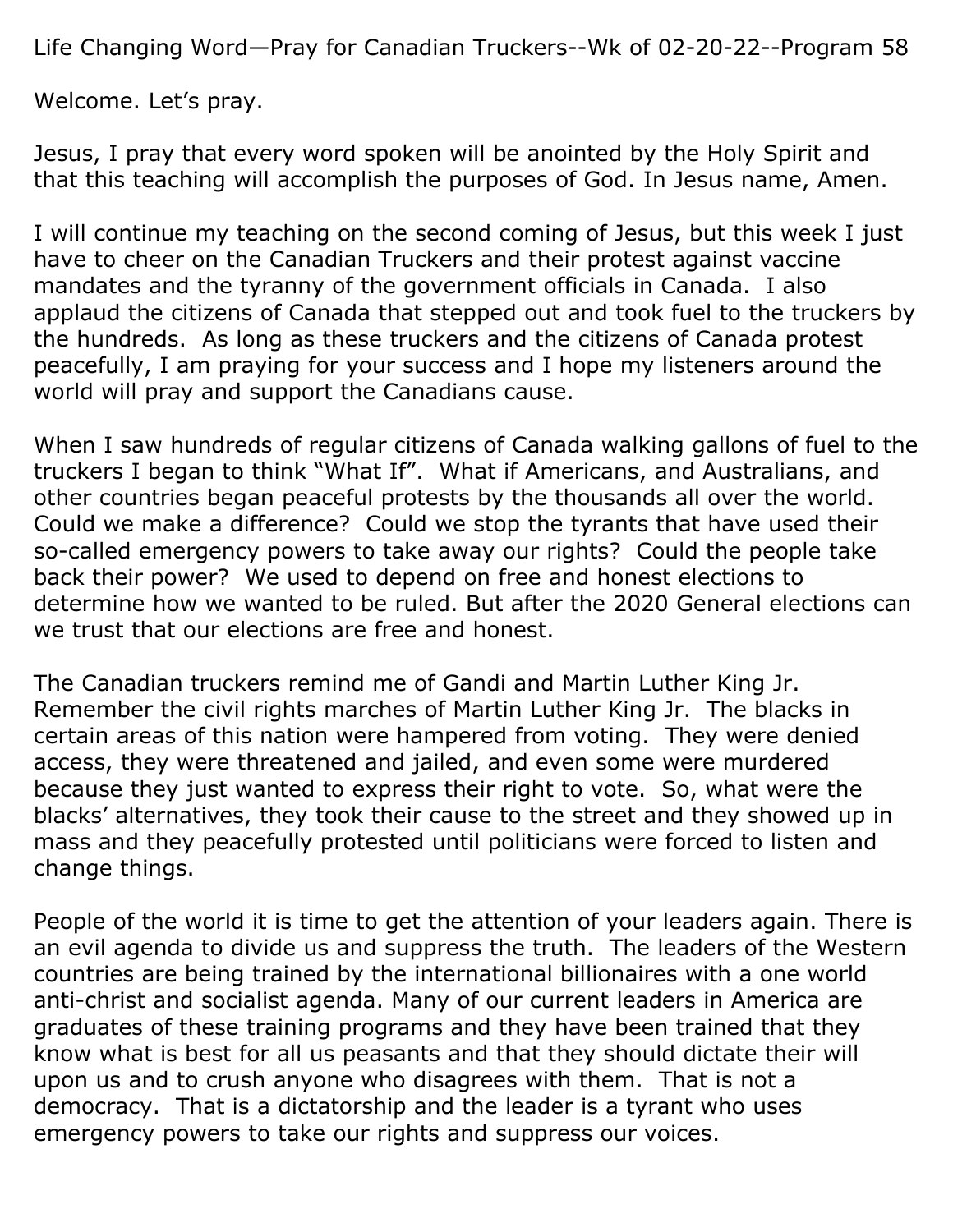Also, the mainstream media don't report the news. No, they preach their one world anti-christ propaganda and call it the news. It is Fake News. Worse, it is intended for evil and to divide us just like Nazi propaganda. The Nazis took control by putting one group against another. They isolated anyone who voiced disagreement and made them enemies of the state. Sound familiar. Sounds like the current behavior of some of our leaders today. Who would have thought a couple of years ago, that refusing to take a flu shot would make you an enemy of the state?

On the other hand, they cancel, persecute, suppress, or even crucify the actual truth tellers. Even worse they are using our law enforcement agencies and lawmaking bodies to prosecute and identify truth tellers as terrorist. They are intimidating and threatening soccer moms, reputable scientist, and even pastors.

The politicians have locked us down, gagged us with masks, taken our jobs, threaten our doctors license, shut down the energy pipelines, raised gas prices, bungled our supply chains, mismanaged our national debt, caused unstainable inflation, ruined our economy, embarrassed us in Afghanistan, destroyed our reputation as a loyal ally, denied us access to our loved ones in covid wards so we will never really know how or why our loved ones died, they refuse to let citizens travel freely, but they opened our southern border to people who have not been checked for criminal records or terrorist associations, they have defunded the police and let crime run rampant in our communities, they have allowed transgender men to go into our little girls locker rooms in the public schools and the list goes on of the insane overreach of the government into our personal lives.

I have to ask. When is enough, enough? These emergency powers that the leaders in many nations have enacted must come to an end NOW! We must stand up now and say no to government overreach. How much longer are the citizens in free countries going to put up with the mismanagement of our nations? How long will you tolerate corrupt government leaders that have been bought off by China and trained by international billionaires to destabilize our nations and turn them into third world countries? How much longer will you allow your children to be taught subversive lies that turn our grandfathers and veterans into monsters when they should be celebrated like heroes. How long are Christian Americans going to be weak on abortion and covid lockdowns? How long are Christian pastors going to care more about their tax-exempt status and their mega church buildings than preaching about sin, abortion, fornication, homosexuality, and corruption in government. In other words, I challenge our American Christian pastors to tell the truth to their congregations, call for an end to the emergency powers, and if necessary, shout it from the house tops and from the street corners. Flush out sin wherever they find it.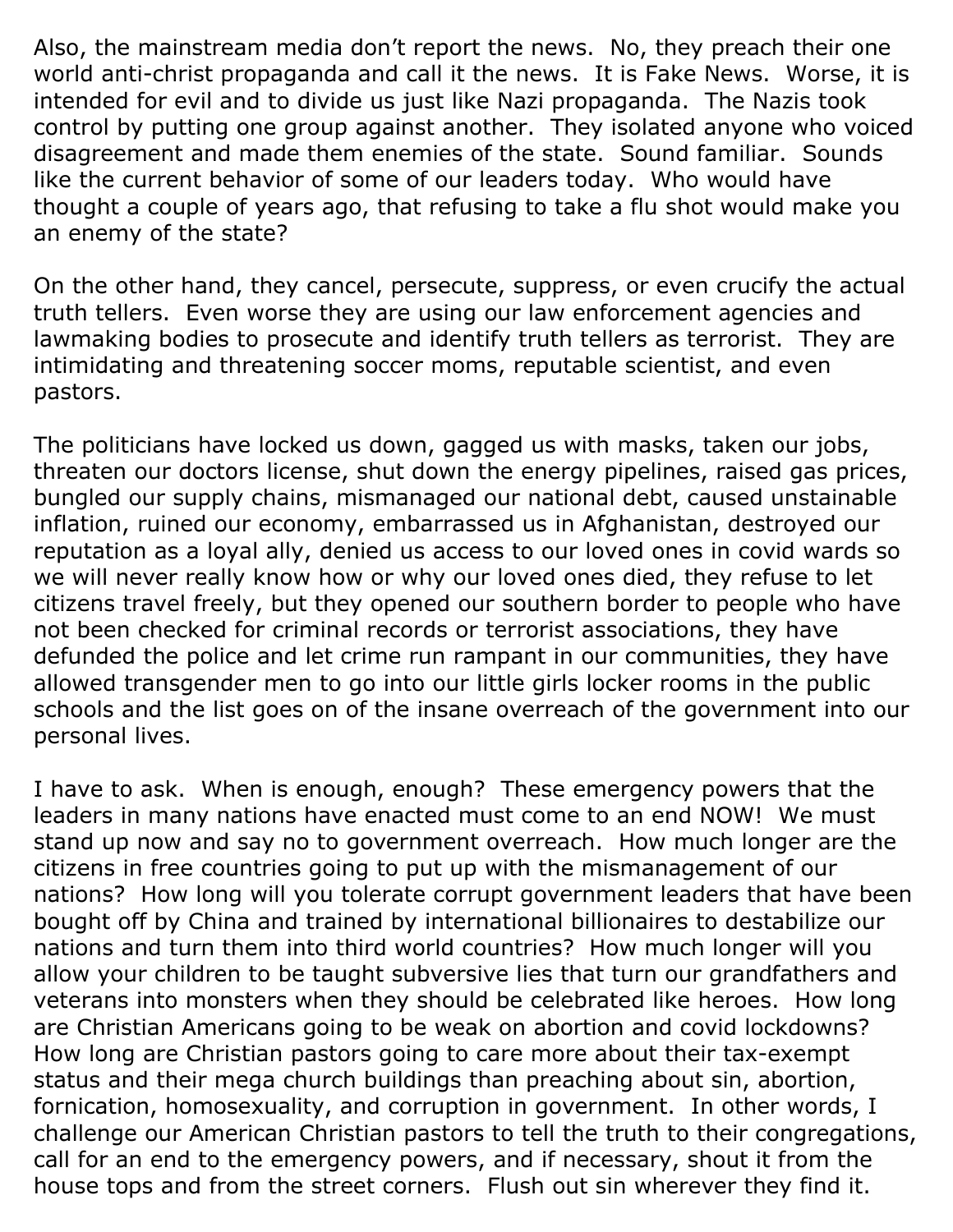Jesus taught the truth in the synagogues and established religion hated Him for it. So, Jesus took His message of truth to the streets. He went to where the sinners lived. He preached in the wilderness. Jesus, this one solitary man, armed with the only the truth and the power of the Holy Spirit changed the whole world.

Now we have one brave group of Canadian truckers who are standing up for their rights. As long as we keep it peaceful let's pray for them and support them. They have set a peaceful example that maybe other nations could follow.

Martin Luther King Jr had a dream. Well today, I have a dream. I dream of every restaurant, business, school, church, and air plane being able to open up if they choose to. I dream of anyone who doesn't want a vaccine then you can still work or travel. I dream of anyone who doesn't want to wear a mask then you have the freedom to choose without being punished by your employer, or your school, or the airlines, or your bank. I have a dream of out of work construction workers, oil workers, engineers, unvaccinated college students denied an education, punished nurses, unemployed teachers, a veteran, or any American that thinks we should have a strong border to help build a border wall. I have a dream of American truckers, cowboys with horse trailers, retired seniors with RV's, motorcycle clubs, or veterans in wheel chairs to come together in peaceful opposition like the civil rights groups and stand up for our freedoms that are being taken away by so-called emergency powers and refuse to be silent anymore. I have a dream for American pastors and Christians to stand up for their freedom of religion and to open up and pack out every church in America and lead us in prayer and fasting until we see real change in our nation. I have a dream that America will be the beginning of a worldwide revival that will shake the gates of hell. I have a dream that the people of free countries will stand up and remind their leaders to do the will of the people they represent. I have a dream that the emergency powers and the tyrants who use them as weapons against those who disagree with their mandates will end.

So, you ask, why is a Bible teacher talking about this and what does it have to do with the Bible. I want to refer you to the book of Nehemiah. I want to encourage you to read the whole book of Nehemiah, because of time I will paraphrase much of the story.

Nehimiah was an exiled Jew and the cup bearer or servant to the Persian King. He received news that the remnant of Jews who had survived the exile is in great trouble and the wall of Jerusalem is broken down, and its gates are destroyed by fire. He immediately mourned over that news and fasted and prayed and ask God to forgive his people and to remember the covenant promise God had made to the Jewish people. He also asks God to intervene.